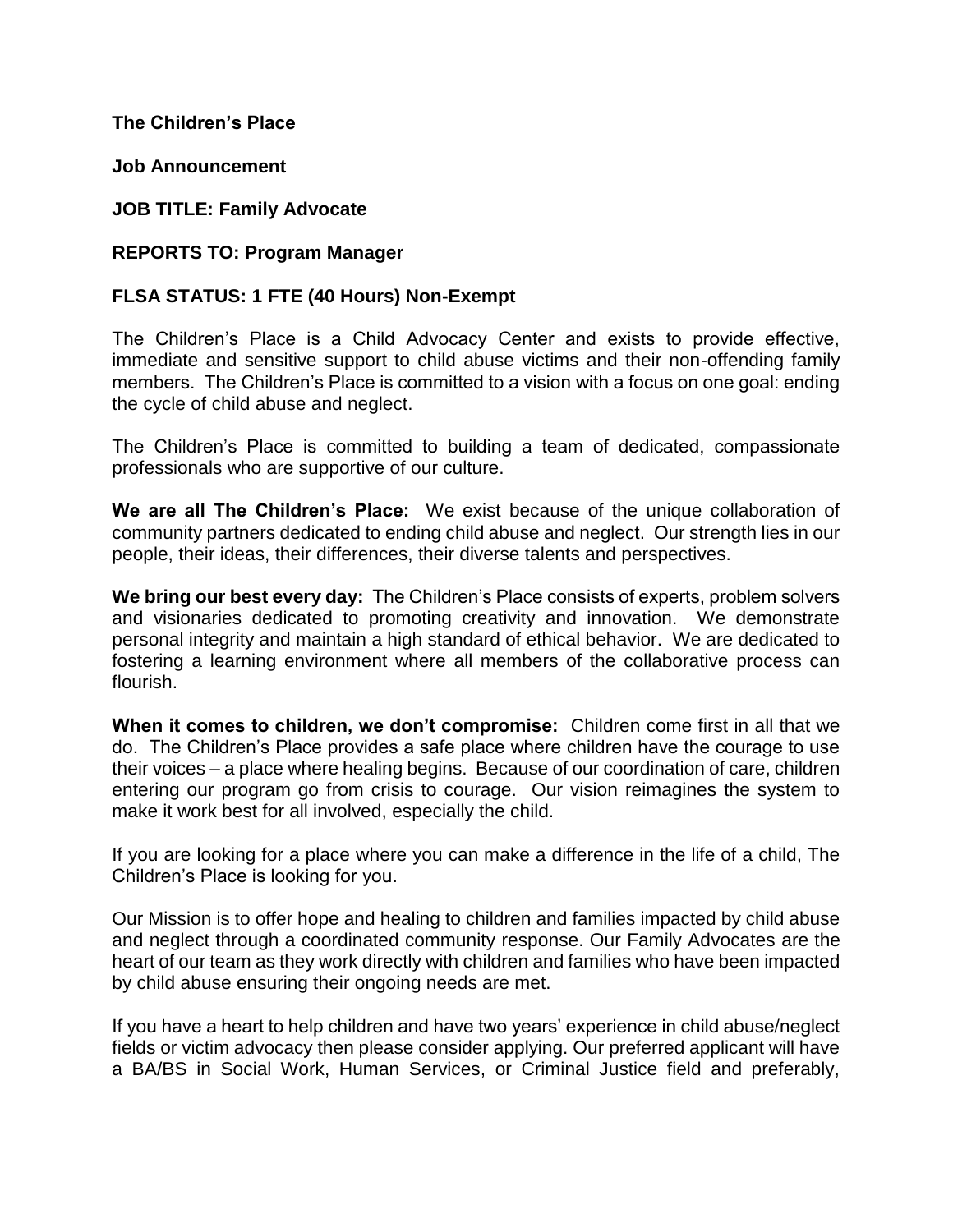experience with group work, public speaking, and giving presentations to agencies, community, schools etc.

We offer competitive compensation, benefits, and training.

This position will be opened until filled.

*Please email your cover letter and resume to administrative@tcpak.org.*

*Fax to 907-357-5159, or*

*Mail to:*

*The Children's Place*

*P.O. Box 871788*

*Wasilla, Alaska 99687*

#### **JOB DESCRIPTION:**

The Family Advocate is responsible for facilitating the case management process for those children and families whose maltreatment cases are processed through The Children's Place (TCP). This position works closely and collaborates with members of the multi-disciplinary team to coordinate cases seen at TCP; works closely with contracted mental health clinicians to refer and schedule therapy services for children and nonoffending caregiver(s); provides neutral support, resource information and referrals to clients of TCP; manages NCAtrak data collection system for the organization, and assists with providing statistical grant reporting data. In addition, this position coordinates and provides outreach and community education presentations and events including, but not limited to, Shaken Baby Prevention, Health Fairs, Mandated Reporting, etc. Outreach duties may occasionally include attendance at outreach activities outside of regular business hours. This position is required to participate in the TCP's after-hours on-call schedule. Professional appearance and demeanor required.

#### **QUALIFICATIONS:**

- Two years' experience in child abuse/neglect field or victim advocacy required
- Experience with group work, public speaking, and presentations preferred
- BA/BS in Social Work, Human Services, or Criminal Justice preferred

### **JOB KNOWLEDGE REQUIRED BEFORE ENTERING EMPLOYMENT:**

- TCP's mission, goals, and programs
- Child abuse dynamics and its impact on children
- Trauma Informed Care
- Non-profit systems, local community services and resources preferred
- Child development, and ability to utilize this knowledge to make referrals
- Child Protection (OCS), Law Enforcement and Court Systems
- Problem solving relating to child abuse and family dynamics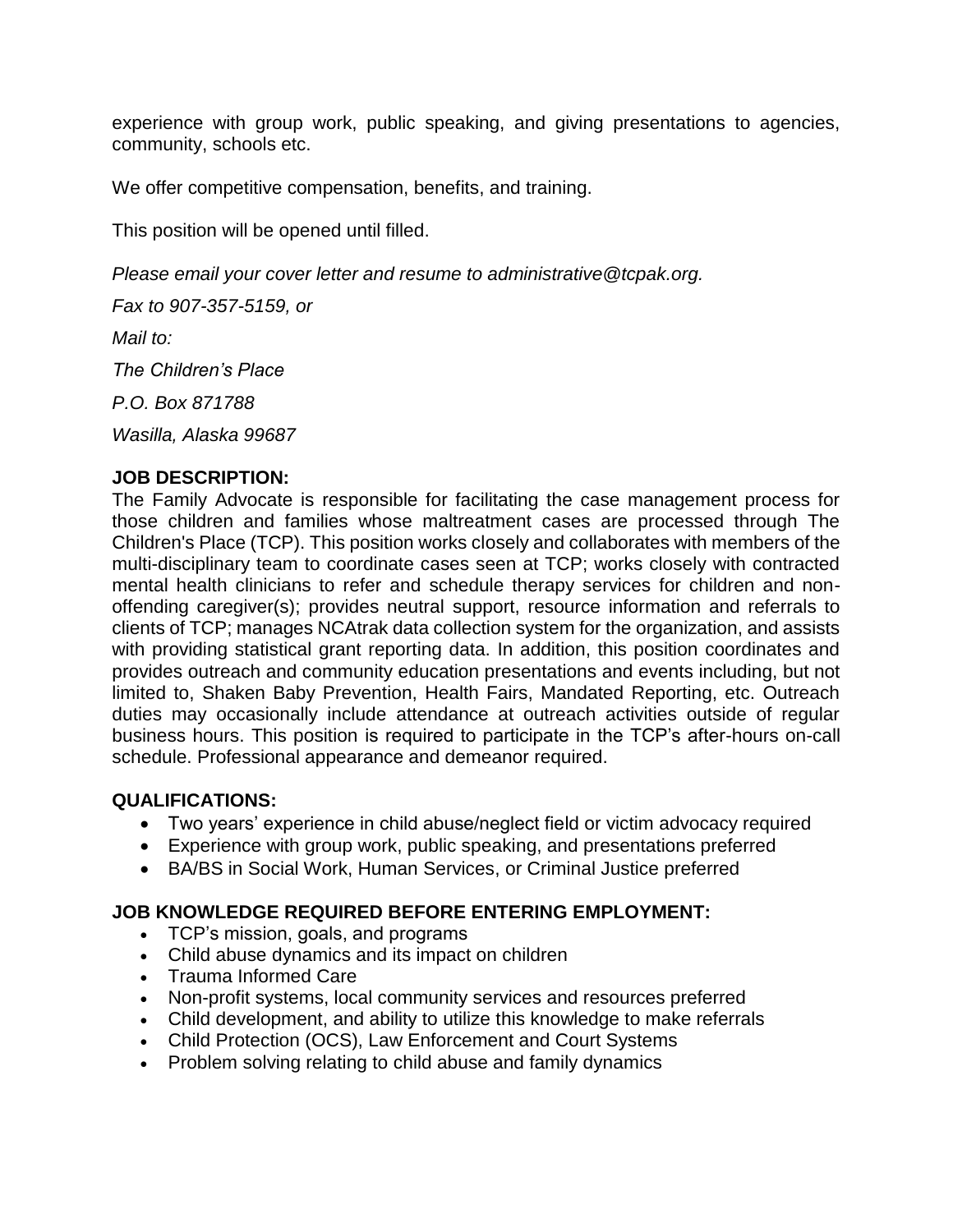## **ESSENTIAL SKILLS**

- Ability to hold highest standards of client confidentiality required
- Excellent written, oral and interpersonal communication skills and ability to function as a team member required
- Excellent customer service skills required for working with client families, donors/funders, board members, co-workers, multi-disciplinary team members, and the general public
- Ability to consistently demonstrate professional behaviors and leadership skills that are in support of the vision, mission, and philosophy of The Children's Place
- Ability to problem-solve, work independently and without constant supervision
- Skilled at proof-reading with intense attention to detail required
- Ability to be flexible in your work schedule
- Ability to provide trauma informed care, assessments and resources
- Proficient using office equipment/machines including computer, facsimile, scanner and copy machine
- Proficient with Microsoft Office Excel, Word, Power Point Presentations, Internet and E-mail
- Ability to work with deadlines, stressful situations, and shifting priorities
- Ability to follow written and oral instructions
- Ability to lift 50 pounds
- Ability to read, write and speak English
- Ability to maintain accurate charts and records
- Desire and ability to work as a team member toward a common goal with a wide range of clients of varied socioeconomic and ethnic backgrounds
- Demonstration of excellent interpersonal skills and a non-judgmental, supportive attitude toward patients, families, and community law enforcement and child protection professionals

# **RESPONSIBILITIES AND DUTIES:**

- Maintain strict standards of confidentiality for clients
- To be present for the initial interview, interface with the child and family during the evaluation process, explain the investigative and follow-up policy, and provide referral information
- Administer screening tools as part of trauma informed care
- Establish and maintain case management files and enter data in the NCAtrak system
- Maintain contact with families, providing victim advocacy as needed, throughout the duration of their case
- Administer client satisfaction surveys as part of the Quality Assurance Program and recommend changes as appropriate
- Coordinate with appropriate investigative and referral agencies regarding child maltreatment cases
- Participate in monthly Multi-Disciplinary Team (MDT) case reviews
- Responsible for coordinating and scheduling appointments for interviews/exams